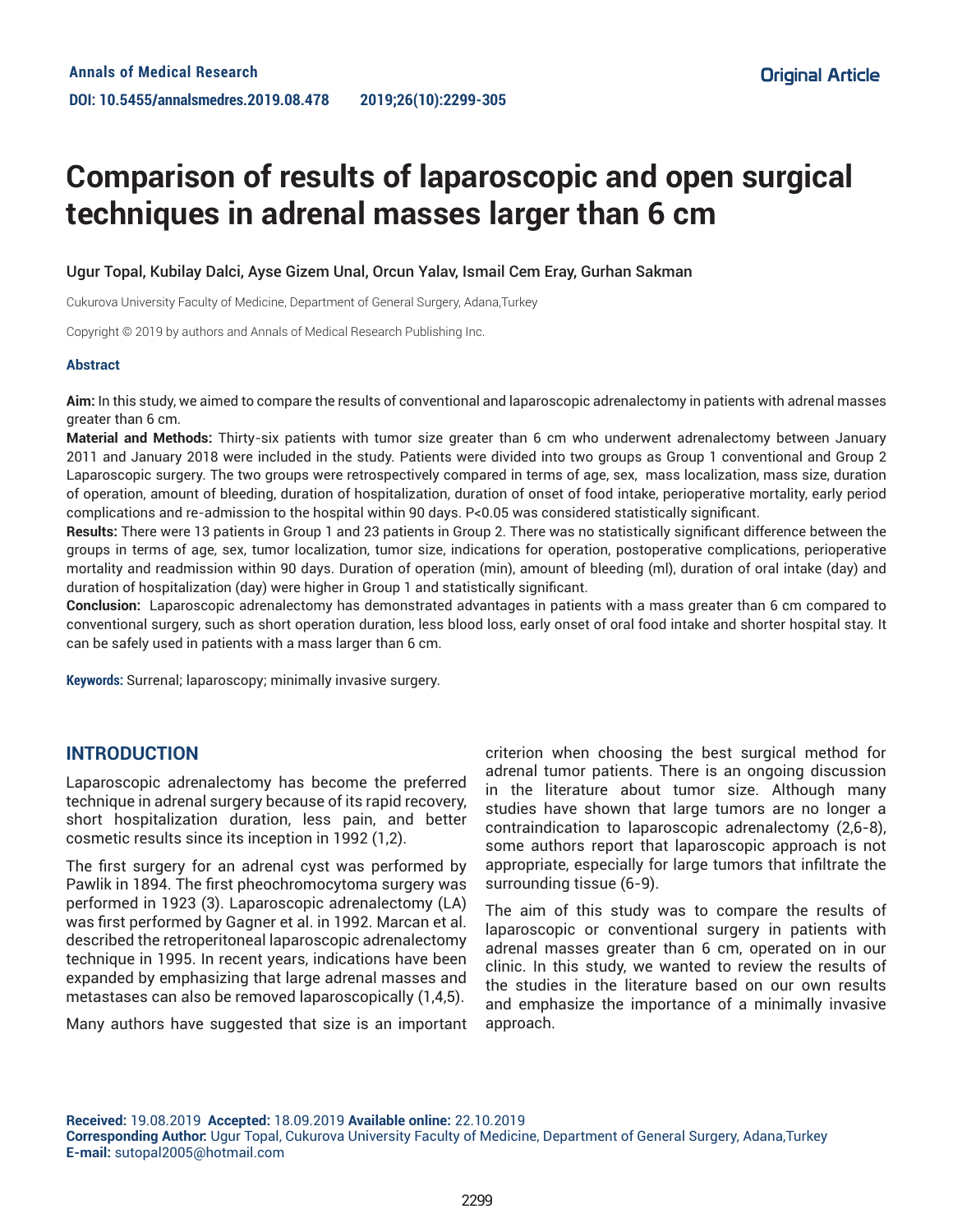## **MATERIAL and METHODS**

Of the patients who underwent adrenalectomy at the Department of General Surgery Cukurova University Faculty of Medicine between January 2011 and January 2018, with tumor size greater than 6 cm determined by preoperative imaging methods, were included in the study. Our study was conducted in accordance with the Helsinki declaration. Informed consent could not be obtained from the patients because of the retrospective design of the study.

A prospective database was created with patient files and hospital information system records, and examined retrospectively. Information about the latest status of the patients was obtained by telephone. Patients under the age of 18, whose information could not be reached, underwent emergency surgery and Patients with a tumor diameter greater than 9 cm were excluded from the study to equalize the largest tumor diameter in the groups . A total of 36 patients were included in the study. The patients were divided into two groups as conventional approach and laparoscopic approach. The surgical approach was based on the preference and experience of the surgeon. Conventional surgery was preferred in patients with a history of previous upper abdominal surgery.

Demographic characteristics, Body mass index (BMI) American Society of Anesthesiologists (ASA) score , localization, size and hormone activity status, duration of operation, amount of intraoperative bleeding, postoperative complications, postoperative oral intake onset, postoperative hospital stay, perioperative mortality, re-admission within 90 days and reasons for converting to conventional surgery were analyzed.

Wound infection was defined as superficial or deep surgical site infection occurring on the surgical incision according to the definition of the Centers for Disease Control (CDC) (10). The operations were performed by surgeons who completed the laparoscopic surgical learning curve. Unplanned hospitalization within the first 90 days after discharge was accepted as unplanned readmission to hospital. Mortality occurring within 30 days postoperatively or during the hospital stay was defined as perioperative mortality.

**Preoperative preparation and indications for the operations** Endocrinology and Metabolism Clinic evaluated whether the adrenal mass was functional or not. For the diagnosis of pheochromocytoma, metanephrine and normetanephrine were studied in 24-hour urine, and in some cases vanilmandelic acid was also studied. Alpha blocker (doxazosin 2x4 mg) and beta blocker (propranolol 1x40 mg or metoprolol succinate 2x50 mg) were given to the patients who will be operated on with a diagnosis pheochromocytoma, for the hypertensive crisis that would occur during the surgery, starting from at least 2 weeks before the operation.

Baseline plasma adrenocorticotropic hormone (ACTH) and cortisol levels were evaluated at 08:00 for Cushing's

syndrome. Subsequently, 1 mg dexamethasone suppression test (DST) was applied. Cushing syndrome was not considered in patients whose cortisol levels were suppressed (<1.8 mcgr / dL) after DST. In patients whose cortisol levels were not suppressed, 2 mg DST was performed for 2 days for differential diagnosis of pseudo-Cushing. Cushing's syndrome was diagnosed in patients whose cortisol was not suppressed and morning cortisol was higher than 1.8 mcgr/dL. In order to determine the source of hypercortisolemia, 8 mg DST was performed. Cushing's syndrome was accepted as adrenal origin in cases whose cortisol level was not suppressed by more than 50% compared to the basal value at 8:00 am, after 8 mg dexamethasone application at 23:00, and who had a lower baseline ACTH value.

Plasma aldosterone and renin levels and aldosterone/renin ratio were evaluated in patients with hypopotassemia and hypertension to investigate primary hyperaldosteronism. NaCl loading test was applied to cases with a high ratio (>30) and primary hyperaldosteronism was diagnosed in cases with high aldosterone (11,12). In the preoperative examination, we performed ultrasound and computed tomography in all patients. We also added MRI to patients with suspected malignancy.

### **Surgical Technique**

Varicose stockings for prophylaxis of deep venous thrombosis and prophylactic 1 gr Cefazolin was used. 30º modified flank position was given under general anesthesia. The umbilical area was coincided with the breaking point of the table and the table was broken and flexed from this area with the aid of the kidney pillow. CO2 insufflation with a Veress needle was made (LapraSurge®, France) with an entry approximately 6-8 cm lateral of the umbilicus (junction point with the anterior clavicular line and lateral to the m. rectus abdominis) and 3-4 cm superior through the abdomen, creating a pneumoperitoneum with a pressure of 12 mmHg. A 12 mm trocar (Versaport®, Covidien Health Care, USA) was inserted into the abdomen from the point entered with a Veress needle. The camera was placed, a second 12 mm working trocar was placed approximately 2 cm inferior to the junction of the mid clavicular line and the 12th rib, and a third 12 mm working trocar was placed at the junction of the mid clavicular line and iliaca anterior superior, at the cranial direction of the umbilicus. In the right transperitoneal laparoscopic adrenalectomy cases, a 10 mm 4th trocar was placed on the middle clavicular line, at 2 cm inferolateral to the xiphoid, to be used for placement of a 10 mm fan retractor (Endoretract®, Covidien Health Care, USA) for the liver. 450 lenses (Hopkins®, Karl Storz, Germany) were used in all operations. In the transperitoneal left laparoscopic adrenalectomy technique, first the sharp dissection was performed, the Toldt ligament and then the splenic flexura and descending colon were released in order and moved medially. The splenocholic and splenorenal ligaments were then cut using 5 mm monopolar scissors (Endo Shears ®, Covidien Health Care, USA) or 5 mm LigaSure (Covidien Health Care, USA). The suprarenal fossa was entered and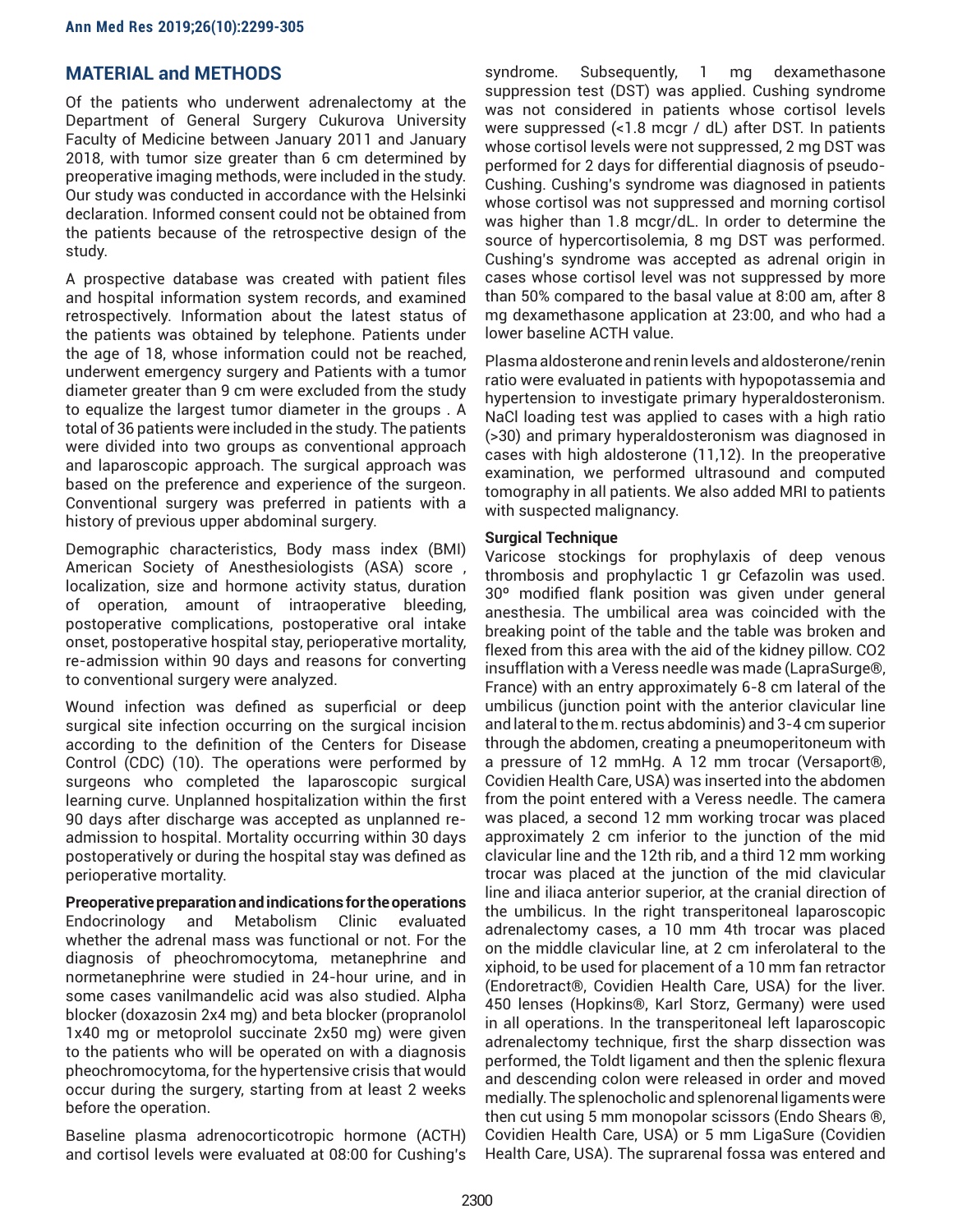firstly the left adrenal vein which pours into the left renal vein at the inferomedial of the adrenal gland, followed by the adrenal artery, was found and completely released with the aid of a 5 mm laparoscopic nut (Autosuture®, Covidien Health Care, USA), and then it was clipped and cut using a metal clip (Systems; Research Triangle park, NC). Dissection was continued sharply and bluntly from the posterior of the adrenal gland and then from the neighboring kidney. After adrenalectomy, specimen was taken out of body with a 10 cm bag (Endocatch, Covidien Health Care, USA).

In transperitoneal laparoscopic right adrenalectomy, the right colon and duodenum were released and medialized by entering the retroperitoneal area through the Toldt line. The triangular ligament of the liver was released and moved to the superior with the aid of a 10 mm fan retractor (Endoretract®, Covidien Health Care, USA). Vena Cava Inferior (VCI) was anatomically revealed. The right adrenal vein was clipped on the posterolateral of the VCI, followed by the adrenal artery, and cut with the aid of ligature. After the structure of the adrenal gland was defined, it was released from the posterior and then from the neighboring kidney with sharp and blunt dissection and taken out of the body with a 10 cm specimen bag (Endocatch, Covidien Health Care, USA). In all operations, a 10 mm Jackson Pratt drain was placed on the surgical site.

## **Management of patients during the perioperative period**

All procedures were performed with lateral transperitoneal approach under general anesthesia. Anesthesia was provided by sevoflurane (1%) and oxygen (50%) inhalation supplemented with remifentanil infusion. Muscle relaxation during the operation was maintained with rocuronium in accordance with the neuromuscular monitoring guide. In patients with pheochromocytoma, invasive arterial pressure was routinely monitored. Intraoperative hypertension was managed with nitroprusside (0.2-10 mg/kg/min) and short-acting betablockers (if necessary, intravenously with esmolol 50-300 mg/kg/min; if necessary, at a dose of 0.2-0.7 mg/kg/min). Intravenous dexmedetomidine infusion was also added to the treatment in some patients to provide hemodynamic control.

### **Postoperative management**

Patients who underwent bilateral adrenalectomy and had hemodynamic instability were followed up in the intensive care unit postoperatively. Patients with cortisol-secreting adenoma were treated with intravenous stress doses of hydrocortisone (1-2 mg/kg) or prednisolone (25 mg) for three doses on the first day of operation. After the first postoperative day, steroid replacement therapy was administered orally with hydrocortisone or prednisolone tablets (a dose of 10 mg in the morning and a dose of 5 mg in the evening).

## **Statistical Analysis**

Data were analyzed using IBM SPSS Statistics for Windows, version 24 (IBM Corp, Armonk NY, USA). Categorical measurements were summarized as numbers and percentages, and continuous measurements were summarized as mean and standard deviation (median and minimum-maximum where necessary). In the comparison of continuous measurements between groups, distributions were controlled and Student T test was used for parameters showing normal distribution according to the number of variables. Statistical significance level was taken as 0.05 in all tests.

# **RESULTS**

Thirty-six patients were included in our study. Group 1 conventional surgery (CS) had 13 patients and Group 2 LA had 23 patients. The mean age was 50.62+13.30 in Group 1 and 46.83+13.65 in Group 2 (p=0.431). 53.8% of Group 1 and 54.2 % of Group 2 were female (p=0.599). Body mass indexes were 28.03+5.45 in Group 1 and 27.26+4.95 in Group 2 (p=0.699). Distribution of ASA scores were similar in the two groups (p=0.196). 47.8% of patients undergoing LA and 0% of undergoing CS were hormone active and this was statistically significant (p=0.002). Tumor diameter was larger in patients who underwent CS (CS:7.17+1.20 cm; LA:6.70+0.65 cm) (p=0.177) (Table 1).

The most common surgical indications in the CS (most common carcinoma metastasis) and LA (most common incidentaloma) groups were incidentaloma and metastatic masses (p=0.286). Other operation indications are shown in Table 2.

While there was no difference between the localization of lesions in LA, left adrenal location (76.9%) was higher in the CS group (p=0.134). Duration of operation was calculated as 163.85+56.64 minutes and 111.3+21.59 minutes for CS and LA patients, respectively (p=0.000). Intraoperative hemorrhage was also higher and statistically significant with 157.69+103.77 ml in the CS group compared to 56.65+23.41 ml in the LA group (p=0.000). The time until oral intake and hospitalization duration were significantly higher in CS patients (p=0.00; p=0.019). There was no difference between postoperative complication rates  $(p=0.395)$ .

The most common complications were wound infection and collection in the operation area. Among the LA patients, perioperative mortality developed in 2 patients. One patient died due to hemorrhagic shock and one patient died due to cardiac causes. Conversion to conventional surgery was made in 2 patients due to difficulty in exploration and in 1 patient due to hemorrhage. Re-admission rates within 90 days were similar between groups (p=0.291). They were hypotension and pleural effusion in CS, and wound infection in the area where the specimen was removed in LA (Table 3.)

## **DISCUSSION**

Contraindications to LA are suspected or proven malignant mass, locally advanced cancer, or large tumor size. Especially thanks to new dissection and vascular sealing devices, LA can now be applied to large adrenal masses as well (13,14).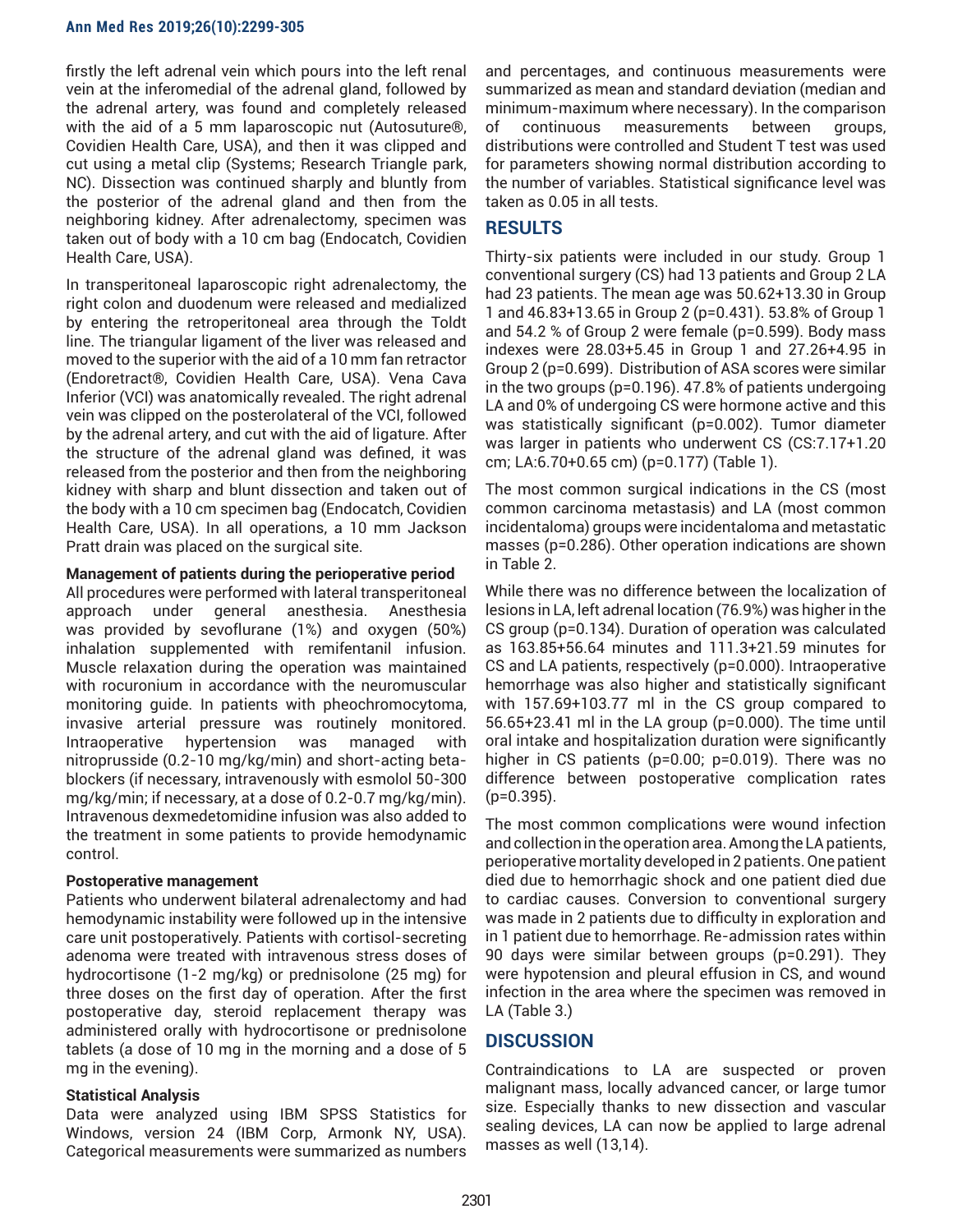# **Ann Med Res 2019;26(10):2299-305**

| Table 1. Demographic and clinical data |                |                                    |                       |       |
|----------------------------------------|----------------|------------------------------------|-----------------------|-------|
| <b>Parameter</b>                       |                | <b>Conventional Surgery, n (%)</b> | Laparoscopic, n (%)   | p     |
| Age (min-max) ± sd                     |                | 50.62±13.30 (27-68)                | 46,83±13.91 (19-70)   | 0.431 |
| <b>Sex</b>                             | <b>Male</b>    | 6(46.2)                            | 11(47.8)              | 0.599 |
|                                        | <b>Female</b>  | 7(53.8)                            | 12(52.2)              |       |
| BMI (min-max) ± sd                     |                | 28.03± 5.45 (19-37)                | 27.26± 4.95 (22-38)   | 0.669 |
| <b>ASA Score</b>                       | 1              | 9(69.2)                            | 14(60.9)              | 0.196 |
|                                        | $\overline{2}$ | 1(7.7)                             | 7(30.4)               |       |
|                                        | $3 - 4$        | 3(23.1)                            | 2(8.7)                |       |
| <b>Hormone active</b>                  | <b>Yes</b>     | 0(0,0)                             | 11(47.8)              | 0.002 |
|                                        | <b>No</b>      | 13(100.0)                          | 12(52.2)              |       |
| Tumor diameter (min-max)±sd            |                | $7.17 \pm 1.206 - 9$               | $6.70 \pm 0.86$ (6-9) | 0.177 |

# **Table 2. Operation indications**

| <b>Parameter</b>             | <b>Conventional Surgery, n (%)</b> | Laparoscopic, n (%) | p     |
|------------------------------|------------------------------------|---------------------|-------|
| <b>Conn syndrome</b>         | 0(0.0)                             | 2(8.7)              |       |
| <b>Cushing</b>               | 0(0.0)                             | 2(8.7)              |       |
| Pheochromocytoma             | 0(0.0)                             | 4(17.4)             |       |
| <b>Incidentaloma</b>         | 4(30.8)                            | 6(26.1)             |       |
| Carcinoma metastasis         | 5(38.5)                            | 5(21.7)             | 0.286 |
| Cyst                         | 2(15.4)                            | 1(4.3)              |       |
| <b>Cortical hyperplasia</b>  | 0(0.0)                             | 2(8.7)              |       |
| <b>Cortical neoplasia</b>    | 1(7.7)                             | 0(0.0)              |       |
| <b>Nonfunctional adenoma</b> | 1(7.7)                             | 1(4.2)              |       |

# **Table 3. Intraoperative and Postoperative Characteristics**

| <b>Parameter</b>                            |              | <b>Conventional Surgery, n (%)</b> | Laparoscopic, n (%)      | $\boldsymbol{\mathsf{p}}$ |
|---------------------------------------------|--------------|------------------------------------|--------------------------|---------------------------|
| <b>Localization</b>                         | Left         | 10(76.9)                           | 12(52.2)                 |                           |
|                                             | <b>Right</b> | 3(23.1)                            | 11(47.8)                 | 0.134                     |
| <b>Operation duration, min (min-max)±sd</b> |              | 163.85±56.64 (100-300)             | $111.3\pm 21.59(60-150)$ | 0.000                     |
| Intraoperative bleeding, ml (min-max) ±sd   |              | 157.69±103.77 (50-400)             | 56.65±23.41 (25-100)     | 0.000                     |
| Oral intake onset (min-max) ±sd             |              | $2.54 \pm 1.05(1 - 4)$             | $1.13 \pm 0.34(1-2)$     | 0.000                     |
| Hospitalization duration (min-max) ±sd      |              | $5.62\pm3.40(2-14)$                | $3.39 \pm 2.01$ (1-8)    | 0.019                     |
| <b>Postoperative complication</b>           | <b>Yes</b>   | 1(7.7)                             | 4(17.4)                  | 0.395                     |
| <b>Perioperative mortality</b>              | <b>Yes</b>   | 0(0.0)                             | 1(4.3)                   | 0.639                     |
| 90-day hospital readmission                 | <b>Yes</b>   | 2(15.4)                            | 1(4.3)                   | 0.291                     |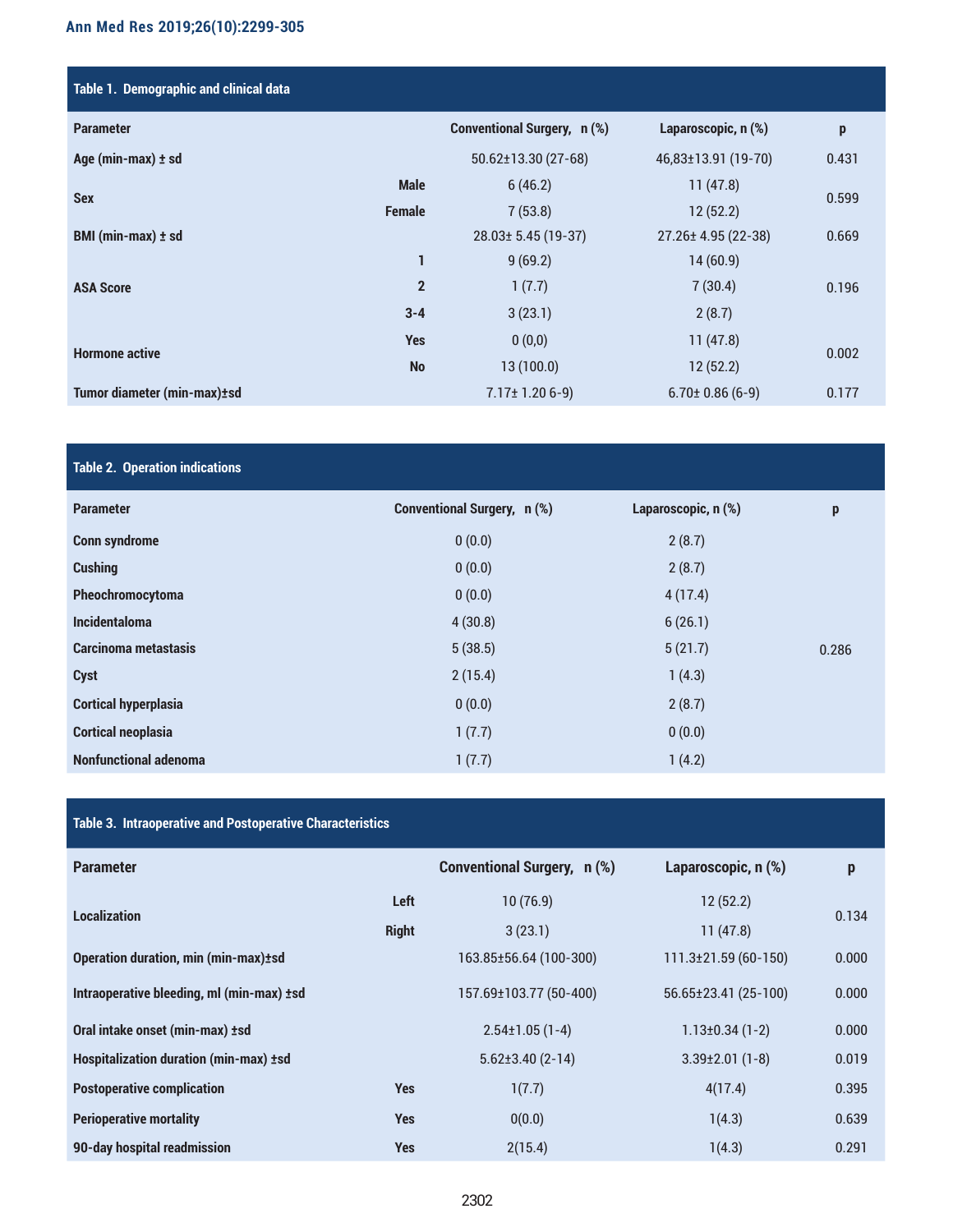#### **Ann Med Res 2019;26(10):2299-305**

Malignancy rate is higher in large adrenal masses. Most of the past researchers do not recommend laparoscopic surgery because of the frequent occurrence of peripheral tissue invasion in these tumors, and the risk of perforation of the tumor which may cause local recurrence or implants in the trocar sites. In recent studies, it has been reported that surgical approach does not affect oncologic outcomes in adrenocortical carcinoma. In the literature, when LA and CS were compared, R0 resection rates, general and local recurrence rates, disease-free survival and mean survival times were similar in local or locally advanced primary adrenocortical carcinoma. LA seems to be equivalent to CS (15,16).

It is generally considered that tumors larger than 10 cm should be resected by open adrenalectomy. The reason behind this idea is considering how to manage potentially malignant tumors of 6-10 cm size, as there is currently no preoperative test to exclude malignancy (17).

Sturgeon et al. reported that the incidence of malignancy in adrenal lesions will increase as the diameter increases (<4cm=5%, 4cm=10% and 8cm=47%) (18). Humphrey et al. found that tumor diameter was higher in their patients undergoing open surgery (5 cm) compared to laparoscopic surgery  $(3.9 \text{ cm})$  (p= 0.01) (19). In our study, the mean tumor diameter was 7.17 cm in CS patients and 6.70 cm in LA patients (p=0.177 ). We think that this difference is due to the fact that we prefer conventional surgery in patients with a larger tumor size. Although isolated carcinoma metastasis does not affect our surgical approach, In isolated carcinoma metastasis, patient selection for LA is important. In the preoperative evaluation, open surgery should be preferred in cases of adjacent organ or periadrenal fat tissue invasion, lymphadenopathy, a tumor larger than 10 cm, and presence of thrombus in renal vein or inferior vena cava (20).

In the literature, the age range for LA and CS has been reported as 44-63 years and 43-65 years, respectively. BMI ranges from 24.7-34.1kg/m2 in CS and 25.5-35.0kg/ m2 in LA (7,21-24). In our study, age, sex and BMI were consistent with the literature and no statistical difference was found between the groups. In accordance with the literature, there was no difference was found regarding the tumor localizations between the groups (p=0.286) (21,25). It has been reported that bilateral adrenalectomy can be performed safely by a laparoscopic approach (26).

The adrenal gland is also the site of metastatic spread for many tumors, mainly due to its rich sinusoidal blood supply (27). Large metastatic lesions are usually confined within the adrenal gland during presentation, thus making them an ideal tumor for laparoscopic approach (27). Adrenal metastases usually originate from a primary lung, colon, kidney, breast tumor or melanoma (28,29). While 46.2% of the patients in the CS group underwent surgery for malignant reasons, we found this rate to be 21.7% in the LA group. In the LA group, incidentaloma was the most common cause of surgery. In our series, hormonal activity in the LA group was higher than the

CS group. Pheochromocytoma shows strong adhesions to surrounding tissues by a desmoplastic reaction (13). NCCN guidelines suggest that when safe and feasible, a laparoscopic approach is the preferred treatment, even if open surgery is recommended for tumors with a high risk of malignancy (30). The Endocrine Society 2014 guideline recommends an open surgical approach to tumors larger than 6 cm or for invasive pheochromocytomas, in order to achieve complete resection, to prevent tumor rupture and ultimately local recurrence (31). In our series, pheochromocytoma rates were higher in the LA group.

In daily practice, it was found that the duration of dissection in laparoscopic technique was dependent on tumor characteristics but not on tumor size (2). Oz B et al. found in their study grouping patients according to hormone activity, that the operation time was similar in hormone active and inactive tumors. In the same study, the duration of operation in hormone active tumors varied according to the characteristics of the tumor (32).

Soon PSH et al., in their study on adrenal tumors larger than 6 cm, found the operation time to be 194 minutes in the laparoscopic group and 140 minutes in the conventional group (p <0.003). Generally, in the literature, the duration of LA has been reported to be slightly longer than CS (18,24,33,34). However, laparoscopic surgery can be performed in a shorter time with the completion of the laparoscopic learning curve (22). In recent years, the number of publications indicating that they completed LA in a shorter time than open adrenalectomy has been increasing (23). Our mean operative time was 111 minutes in the LA group and 163 minutes in the CS group. This time difference was found to be statistically significant. This may be explained by the fact that open adrenalectomy is applied to large or invasive malignant tumors requiring complex surgery and increased laparoscopic surgical experience (35).

Another advantage of laparoscopic surgery is that the amount of intraoperative bleeding is less than open adrenalectomy. In the literature, it is stated that the fact that this surgery is performed for large and invasive malignant tumors may be effective on the amount of bleeding in open adrenalectomy (21). Hobart et al. found in their study comparing conventional and laparoscopic surgery in patients with an adrenal mass greater than 5 cm, that the amount of intraoperative bleeding was similar between the groups (p=0.12). Postoperative oral food intake time was significantly shorter in the laparoscopic group than in the conventional group (1.13 days vs 3.7 days; p=0.001). In the same study, postoperative hospital stay was significantly shorter in the laparoscopic group (2.4 days vs 7.7 days p=0.001) (7). In our series, similar to the studies in the literature, we demonstrated the advantages of laparoscopic surgery in tumors larger than 6 cm such as decreased intraoperative bleeding, early onset of oral intake and shorter hospital stay.

Conversion to open surgery in LA is reported to be approximately 5-14.3% in large adrenal masses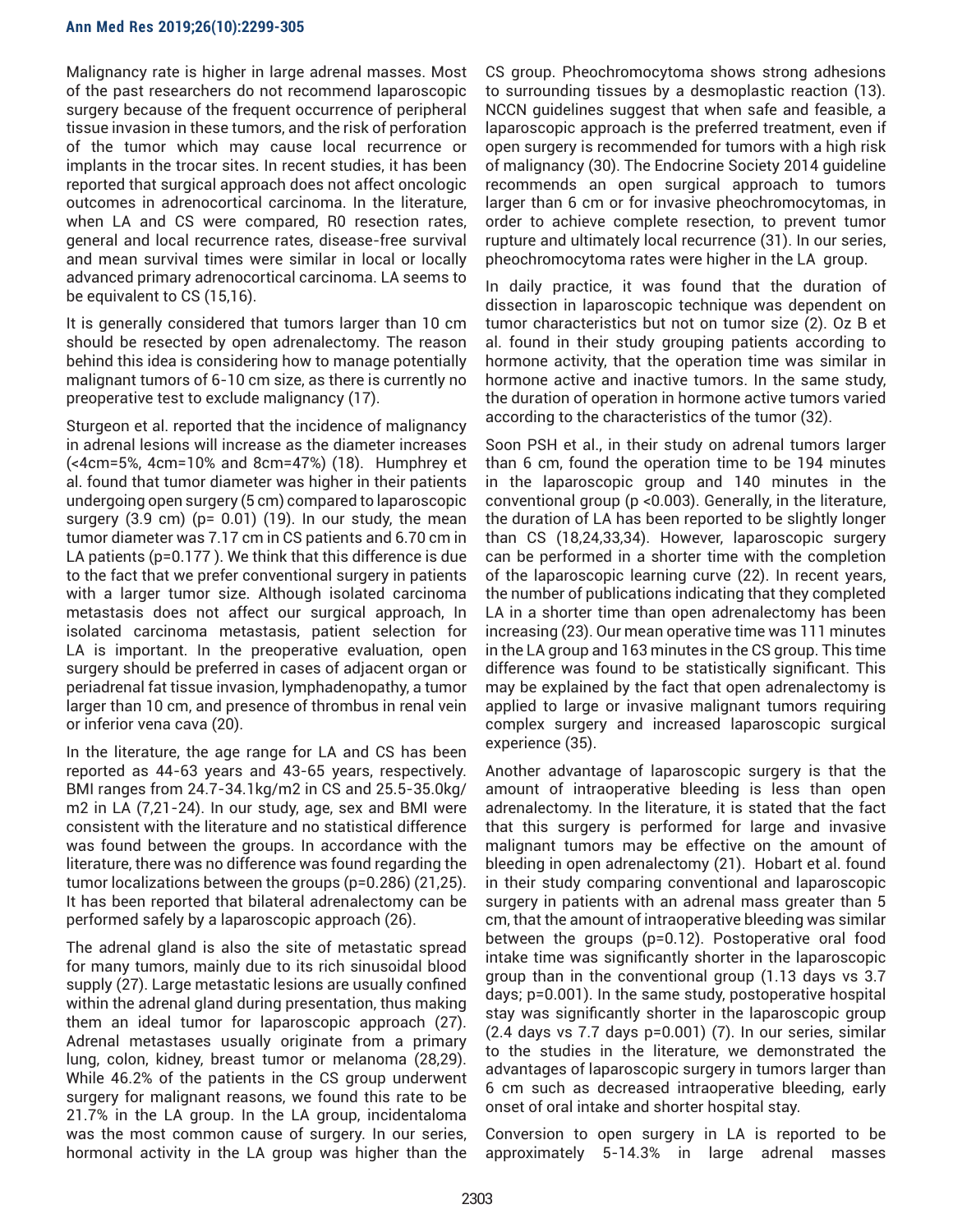(7,17,28,36). The most common cause is bleeding from small venous structures. Vena cava or renal vein injuries, local or vascular invasion due to malignancy, abdominal adhesions, adjacent organ injuries, diaphragmatic injury, obesity, large liver, and large mass size are other causes (21). Our rate of conversion to open surgery was 13%. The most common causes were bleeding and difficulty in exploration.

Although laparoscopic adrenalectomy is accepted as a minimally invasive surgery, there is a risk of complications during this procedure. The most common perioperative complications are vascular, intestinal, spleen, pancreas, liver, kidney and diaphragm injuries (37,38). These complications are especially more common in right adrenalectomy cases and the overall incidence varies between 0.7% and 5.4% (37,38,39).

Eichhorn-Wharry et al., in their study comparing complication rates laparoscopic (n=1980) and open (n=592) adrenalectomy cases based on the Clavien classification system, determined the Clavien grade 4 and 5 complication rates in laparoscopic and open adrenalectomy cases to be 1.8% and 7.6%, respectively (p<0.001). In addition, the need for intensive care and mortality rate was reported to be 4.5 times higher in the open adrenalectomy group (p<0.001) (40). In our series, postoperative complication rates were similar between the groups. There were no complications specific to laparoscopy. Among the LA patients, perioperative mortality developed in 2 patients. One patient died due to hemorrhagic shock and one patient died due to cardiac causes.

Complications after discharge may be a reason for re-admission. The frequency of re-admissions varies depending on surgical discipline and the size of the surgery. This rate is between 5% and 15% after abdominal surgery (41). Beck et al. reported re-admission risk factors as high ASA score, diabetes, advanced age, surgery due to primary adrenal cancer, prolonged operative time, mode of operation and postoperative complications after adrenalectomy (42). In our series, re-admission to the hospital was found to be 15.4% in the open approach and 4.3% in the laparoscopic approach and the difference was not statistically significant (p=0.291). Reasons for reapplication were hypotension and pleural effusion in the open surgical approach, and wound infection in the area where the specimen was removed in the laparoscopic approach group.

Limitations of our study were its retrospective nature, the limited number of patients, and it being a single center study.

### **CONCLUSION**

In conclusion, in our study, we also found advantages of LA compared to CS in adrenal masses larger than 6cm, such as short operation duration, short hospitalization time, decreased bleeding, and early oral food initiation. Laparoscopic adrenalectomy requires good knowledge of conventional adrenalectomy surgery and good

laparoscopic surgical experience. Complications of LA can be avoided by surgeons with these experiences performing the operation and the advantages of minimally invasive surgery can be achieved. We believe that laparoscopic adrenalectomy is an effective and safe surgical procedure when performed by experienced surgeons in all eligible patients.

*Competing interests: The authors declare that they have no competing interest.* 

*Financial Disclosure: There are no financial supports Ethical approval: Since it is a retrospective study, we did not apply for ethical committee approval.*

*Ugur Topal ORCID: 0000-0003-1305-2056 Kubilay Dalcı ORCID: 0000-0002-3156-4269 Ayse Gizem nal ORCID: 0000-0001-5775-8953 Orcun Yalav ORCID: 0000-0001-9239-4163 Ismail Cem Eray ORCID: 0000-0002-1560-7740 Gurhan Sakman ORCID: 0000-0002-3044-9621*

## **REFERENCES**

- 1. Gagner M, Lacroix A, Bolte E. Laparoscopic adrenalectomy in Cushing's syndrome and pheochromocytoma. N Engl J Med 1992;327:1033.
- 2. Aksakal N, Agcaoglu O, Barbaros U, et al. Safety and feasibility of laparoscopic adrenalectomy: What is the role of tumour size? A single institution experience. J Minim Access Surg 2015;11:184–6.
- 3. Kaya M, Surrenal insidentalomada cerrahi tedavinin yeri ; T.C Sağlık Bakanlığı Haseki Eğitim Ve Araştırma Hastanesi 1.Genel Cerrahi Kliniği thesis 2005.
- 4. Gill IS. The case for laparoscopic adrenalectomy. J Urol 2001;166:429-36.
- 5. Mercan S, Seven R, Ozarmagan S, Tezelman S. Endoscopic retroperitoneal adrenalectomy. Surgery 1995;118:1071-5.
- 6. Henry JF, Defechereux T, Gramatica L, et al. Should laparoscopic approach be proposed for large and/or potentially malignant adrenal tumors? Langenbecks Arch Surg 1999;384:366-9.
- 7. Hobart MG, Gill IS, Schweizer D, et al. Laparoscopic adrenalectomy for large-volume (> or = 5 cm) adrenal masses. J Endourol 2000;14:149-54.
- 8. MacGillivray DC, Whalen GF, Malchoff CD, et al. Laparoscopic resection of large adrenal tumors. Ann Surg Oncol 2002;9:480-5.
- 9. Naya Y, Suzuki H, Komiya A, et al. Laparoscopic adrenalectomy in patients with large adrenal tumors. Int J Urol 2005;12:134–9.
- 10. Horan TC, Gaynes RP, Martone WJ, et al. CDC definitions of nosocomial surgical site infections, 1992: a modification of CDC definitions of surgical wound infections. Am J Infect Control 1992;20:271-4.
- 11. Erdoğan G. Adrenal korteks genel bilgiler ve adrenal korteks hastalıkları. In: Koloğlu S, editor. Endokrinoloji ve temel ve klinik. MN Medical; Ankara 2005.525-60
- 12. İnci O, Aktoz T, Bilir BE, et al. Sürrenal kitlelerinin değerlendirilmesi ve cerrahi yaklaşım: Trakya Üniversitesi deneyimi. Turkish J Urology 2011;37:198- 203
- 13. Taffurelli G, Ricci C, Casadei R, et al. Open adrenalectomy in the era of laparoscopic surgery: a review. Updates Surg 2017;69:135-43.